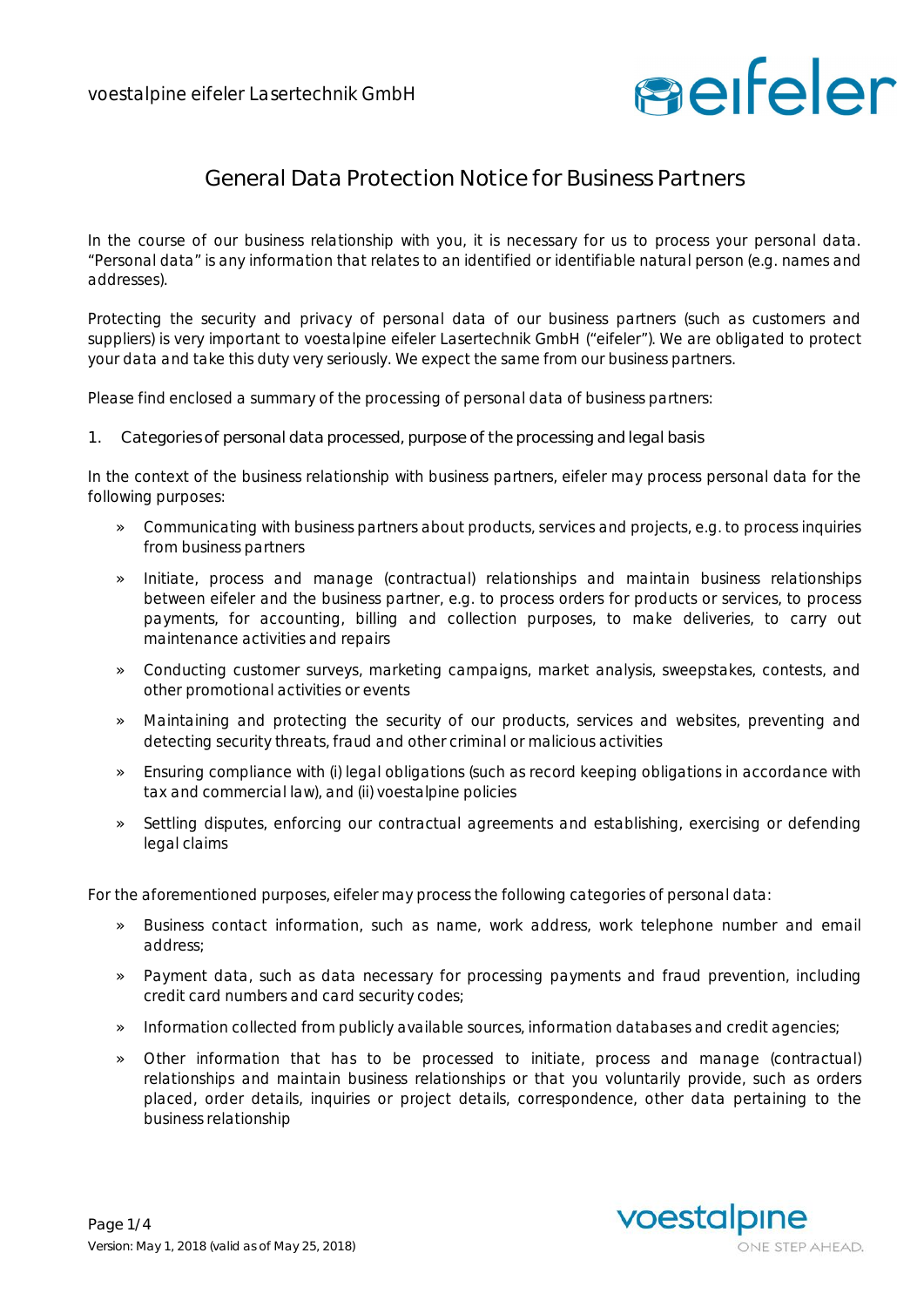

The processing of personal data is necessary to meet the aforementioned purposes including the performance of a contractual relationship or a pre-contractual activity with the business partner.

Unless indicated otherwise, the legal basis for the processing of personal data is Article 6 (1) (a) (if consent has been given) or Article 6 (1) (b) or (f) of the General Data Protection Regulation (GDPR).

- » processing is necessary for the performance of a contract to which the data subject is party or for pre-contractual measures;
- » processing is necessary for the purposes of the legitimate interests pursued by the controller or by a third party;

If aforementioned personal data is not provided or is insufficient or if eifeler cannot collect the respective personal data the purposes described may not be met or the received inquiry/inquiries could not be processed. Note that this would not be considered failure to fulfill our obligations under a contract.

**2. Transfer and disclosure of personal data**

If legally permitted to do so, eifeler may transfer personal data to other voestalpine Group companies (www.voestalpine.com/locations) or courts, authorities, attorneys, or other business partners (for example shipping and logistics partners for executing and processing orders).

Furthermore eifeler engages processors (service providers) to process personal data (within the scope of an IT support contract, for example). These processors are contractually bound to act in compliance with applicable data protection regulations.

Recipients of personal data may be located in countries outside of the European Union ("third countries"), in which applicable laws do not offer the same level of data protection as the laws of the respective individual's home country. In this case, according to the legal requirements personal data is only transferred if the European Commission has adopted an adequacy decision for the third country, if adequate safeguards have been agreed (e.g. EU Standard Contractual Clauses were concluded), the recipient participates in an approved certification system (e.g. EU-US Privacy Shield), binding corporate rules are implemented in accordance with Art. 47 of the General Data Protection Regulation or there is a derogation for specific situations in accordance with Art. 49 of the General Data Protection Regulation (e.g. because you explicitly consented to the proposed transfer, after having been informed of the possible risks of such transfers for the data subject due to the absence of an adequacy decision and appropriate safeguards). Further information and a copy of the implemented measures can be obtained from the contact listed under 6.

**3. Retention periods**

Unless explicitly indicated otherwise at the time of the collection of your personal data (e.g. in a declaration of consent), your personal data will be erased if the retention of the personal data is no longer necessary to fulfill the purposes for which they were collected and if no statutory retention obligations (such as tax or commercial law) or establishment, exercise or defence of legal claims require us to further retain the data.

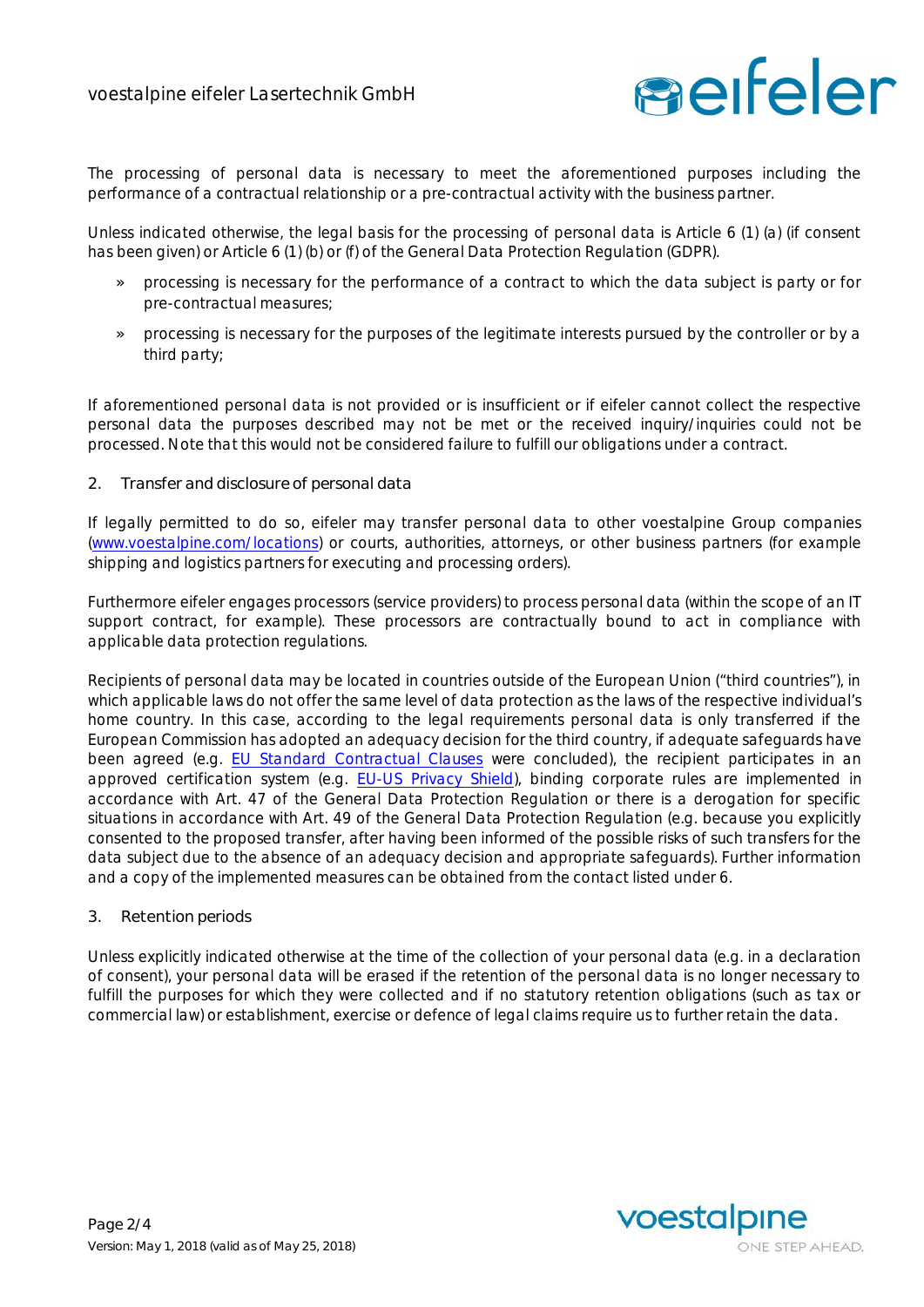

- **4. Right of access to and rectification or erasure of personal data, restriction of processing, Right to object to processing, right to data portability and right to withdraw explicitly granted consent**
	- » In accordance with Art. 15 GDPR, you have the right to obtain from the controller confirmation as to whether or not personal data concerning you are being processed and access to information about this data. This right does not apply in case of § 34 Abs I BDSG.
	- » In accordance with Art. 16 GDPR, you have the right to obtain without undue delay the rectification of inaccurate personal data and to have incomplete personal data completed.
	- » In accordance with Art. 17 GDPR, you have the right to erasure of your personal data. This right does not apply in case of § 35 abs I BDSG. It will be replaced by the right to restrict processing.
	- » In accordance with Art. 18, you have the right to restrict processing. This right will be complemented by § 35 Abs II BDSG.
	- » In accordance with Art. 20 GDPR, you have the right to data portability.
	- » In accordance with Art. 21 GDPR, you have the right to object to the processing of personal data.
	- » Finally, you are entitled to file a complaint with the supervisory authority.
	- » If processing of your personal data is based on your consent, you have the right to withdraw your consent at any time. The withdrawal of consent shall not affect the lawfulness of processing based on consent before its withdrawal.

In order for us to efficiently respond to such a request, we ask you to contact us using the contact data listed below and to provide us with confirmation of your identity, for example, by sending us an electronic copy of your ID.

**5. Protection of your personal data**

The security of your personal data is extremely important to us. We take specific measures to protect your personal data against loss, misuse, unauthorized access, manipulation or disclosure, including the following:

- » Limited access to our premises (access control)
- » Implementation of access rights and protection of media (access and transfer control)
- » Deployment of network security measures such as antivirus software, firewalls, security updates, etc. (network control)

All processors engaged by us are bound by our security concept and are obligated to adhere to similar or equal security measures.